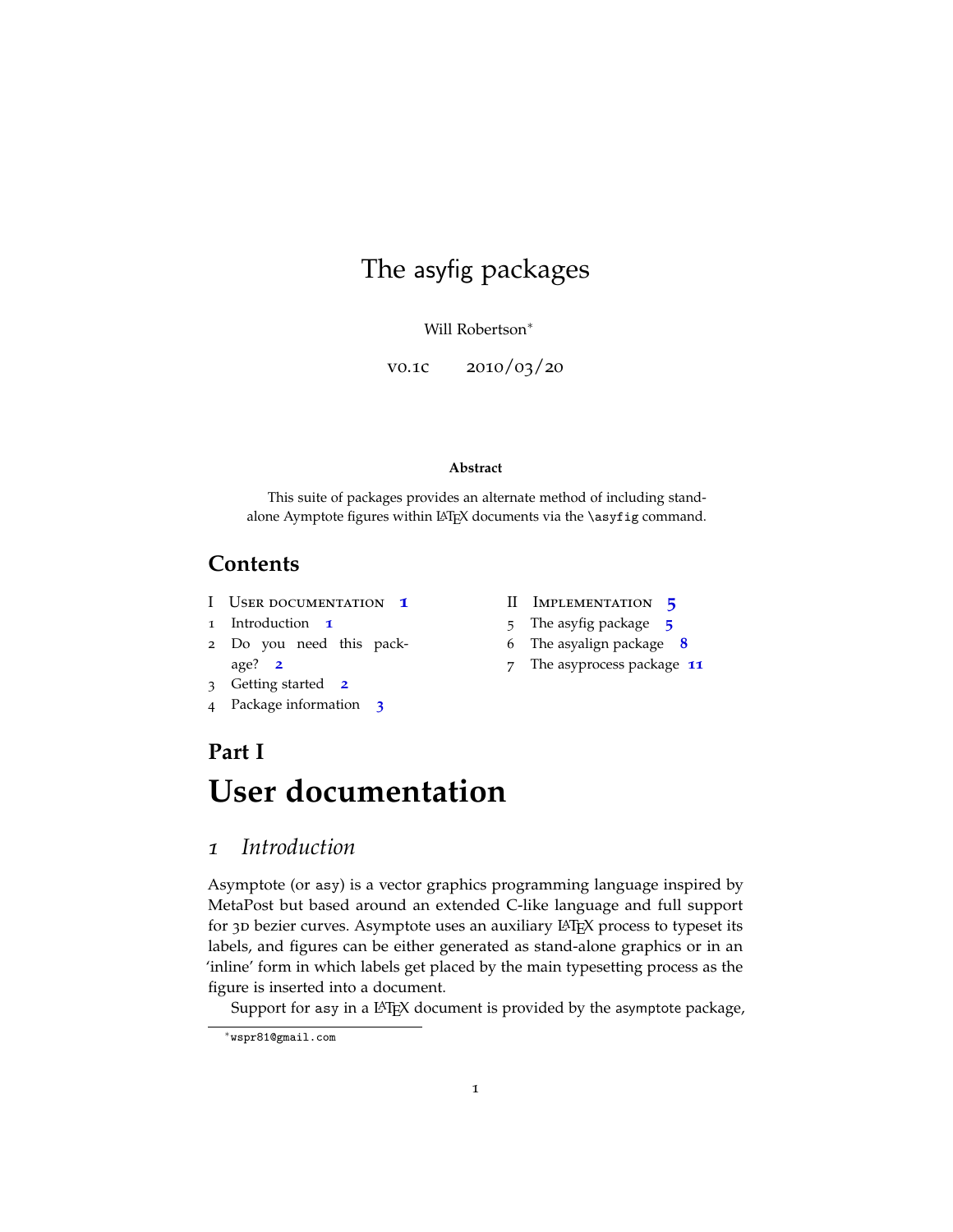which defines the \begin{asy} environment in which asy figures may be directly typed. In this case, the source file contains the complete specification for the text and graphics in the document. However, for large documents it can be quite inconvenient to maintain asy graphics that are inline with the document source, because the whole document requires two compilations before any changes in the graphic can be visualised.

This package, asyfig, provides an alternative, whereby all asy figures are defined *separately* from the source in their own individual .asy files. asyfig uses Asymptote's inline mode so that labels in the graphics are produced by the main typesetting run; this ensures consistent font and size selection of text within the graphics. In addition, each individual .asy graphic can be very quickly processed individually to facilitate easy maintenance and editing of the graphics.

This package sometimes lags behind the current release of Asymptote simply because I don't use Asymptote very often. The current release of this package is designed to work with Asymptote v1.91 and later.

#### <span id="page-1-0"></span>*2 Do you need this package?*

After I wrote and used this package for quite some time, I realised that what it is intended to do can be done with the standard asymptote package. If you have an Aymptote graphic called myfig.asy, you can include it in your document as follows:

```
\begin{asy}
include "myfig";
\end{asy}
```
There's actually not much point using this package if this works for you. But I'll keep supporting this package for now while I continue to use it.

#### <span id="page-1-1"></span>*3 Getting started*

Load the asyfig package like any other. I'll discuss the workflow of the package with an illustrative example.

*An asy graphic* First we need an example Asymptote graphic. This package is distributed with one such, frf.asy:

```
unitsize(10mm);
draw( (0,0){right}..{up}(3,2){down}..
     {down}(4,-2){up}. {right}(7,0);
```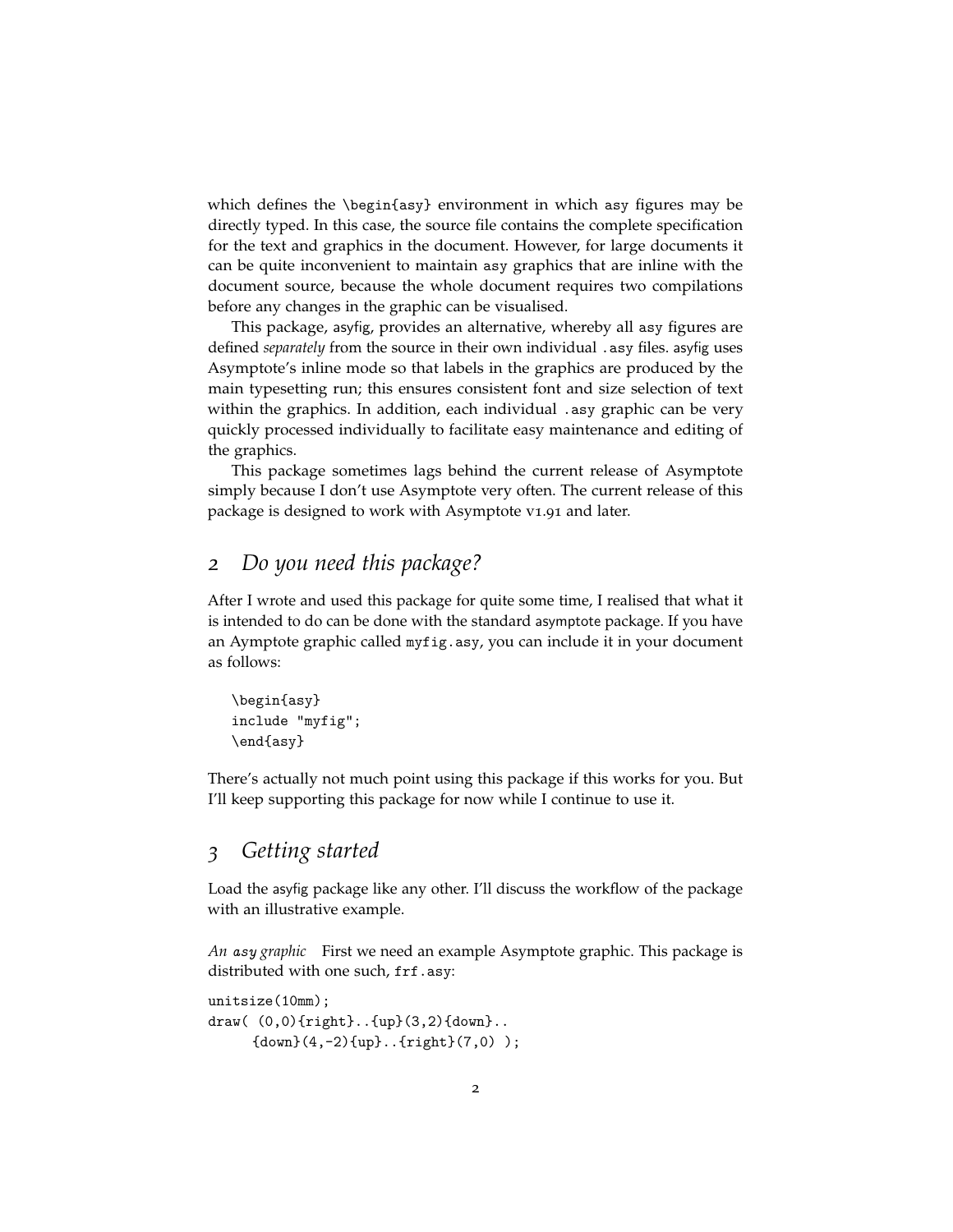draw( "Resonance" , align=E, (3,2) ); draw( "Anti-resonance" , align=W, (4,-2) );

Material within texpreamble is *not* used in the final typesetting of the labels; it is purely for the 'proof' graphic that is produced before the graphic is integrated within the main document.

*Inserting the graphic* After processing (see the next step), this graphic can be included in the document with the \asyfig{(*graphic name*)} command. In the case of the example, this would be \asyfig{frf}. It does *not* take any option arguments like a regular graphic to affect the scaling or rotation of the graphic (cf. \includegraphics); you are expected to produce the figure in the correct size and orientation within Asymptote.

If all of your .asy files take a common path prefix (such as ./figures/asy/), this can be defined with the \asypath{ $\langle path \rangle$ } command. For example, instead of writing \asyfig{asy/frf} one can write \asypath{asy/} somewhere in the document (usually the preamble) and then later \asyfig{frf}.

*Processing the graphic* But before the graphic can be placed into the document it must be processed. If the asy graphic has not been processed, or if the asy file is *newer* than its processed graphic, then this package will attempt to do the processing automatically. To turn off this automatic processing, load the package with the [process=none] package option. Alternatively, to re-process *all* asy graphics, use [process=all] instead.

The primary feature of this package is that figures may be processed independently of the main document in order to be able to rapidly iterate changes to the graphic. This processing is performed by the asyprocess package in an auxiliary LAT<sub>E</sub>X execution. Here is a basic shell script that I use to do this:

#### #!/bin/sh

```
pdflatex -shell-escape -interaction=batchmode -jobname=$1-comp
```
"\RequirePackage{asyprocess}\ProcessAsy

\documentclass{article}\begin{document}\ShowAsy\end{document}"

Simply change pdflatex to latex to have eps graphics produced by Asymptote. Note that it is *mandatory* to use the -comp suffix for the jobname.

By saving the script above into (say) asyprocess and making it executable, an individual asy graphic can be processed by running (following from the running example) 'asyprocess frf'.

#### <span id="page-2-0"></span>*4 Package information*

The most recent publicly released version of asyfig is available from CTAN: <http://tug.ctan.org/pkg/asyfig/>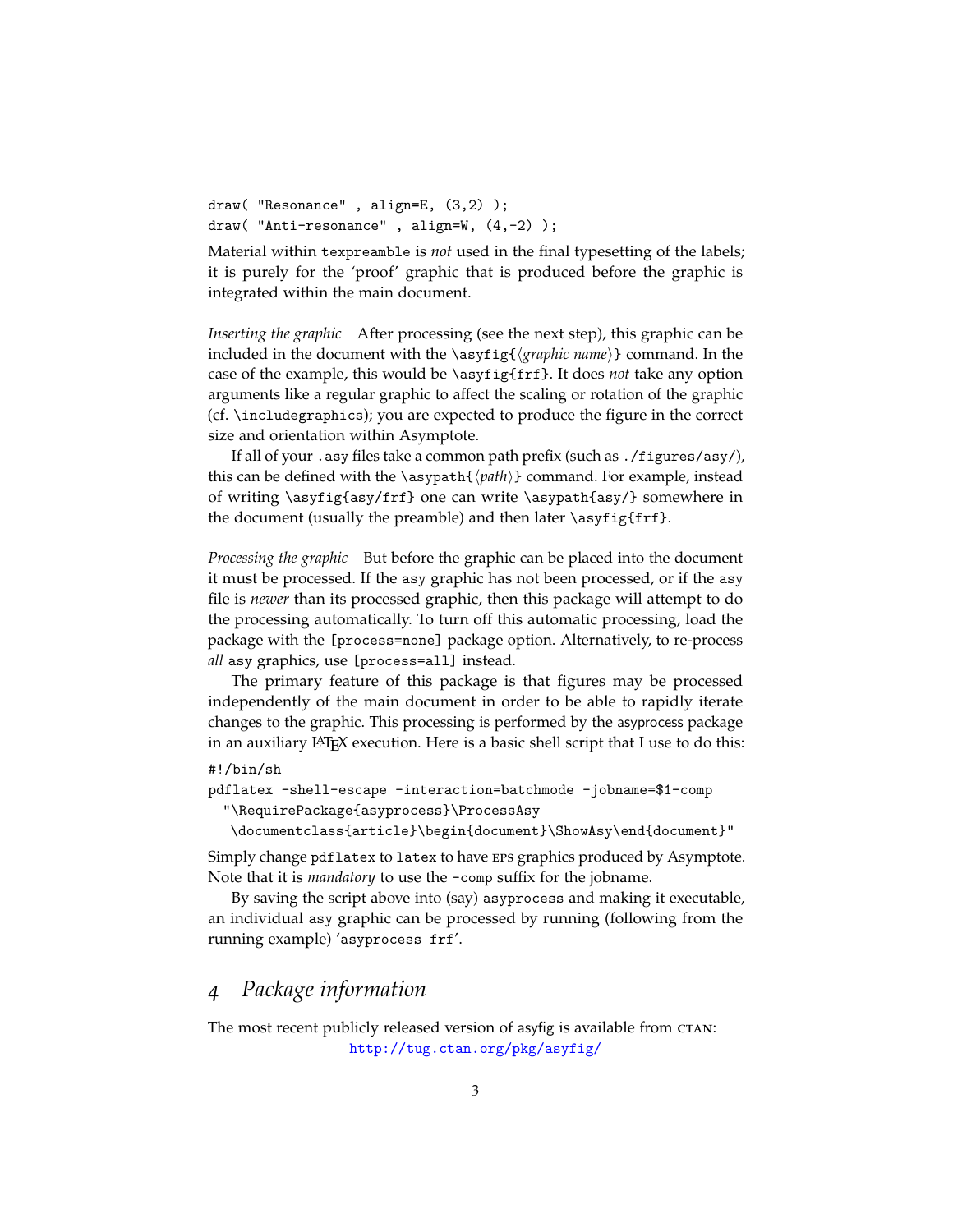## Historical and developmental versions are available at GitHub:

<http://github.com/wspr/asyfig/>

While general feedback at **<wspr81@gmail.com>** is welcomed, specific bugs should be reported through the issue tracker at GitHub: [http://github.com/wspr/](http://github.com/wspr/asyfig/issues) [asyfig/issues](http://github.com/wspr/asyfig/issues).

This package is freely modifiable and distributable under the terms and conditions of the LATEX Project Public Licence, version <sup>1</sup>.3c or greater (your choice). The latest version of this license is available at: [http://www.latex-project.](http://www.latex-project.org/lppl.txt) org/1pp1.txt. This work is maintained by WILL ROBERTSON.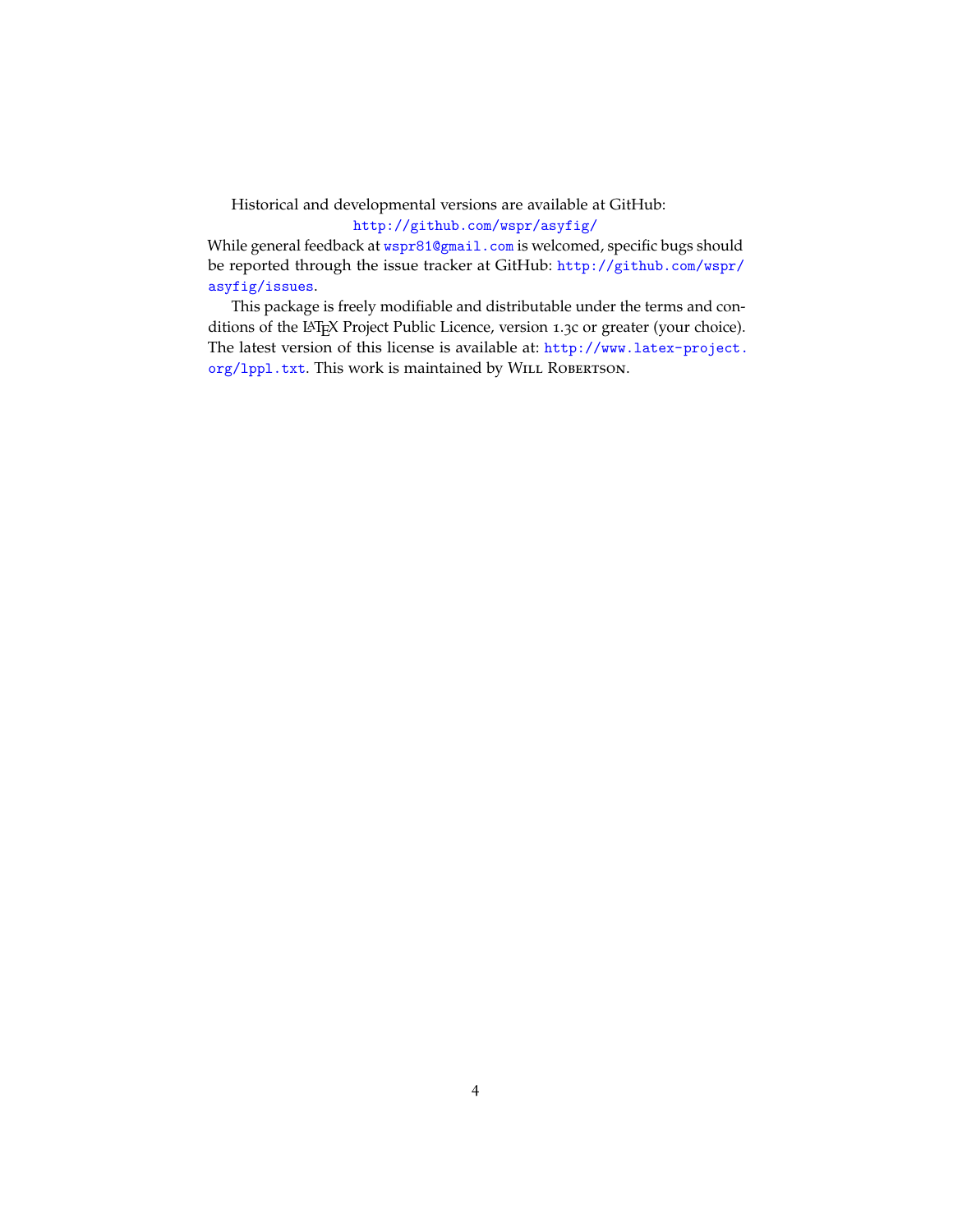# <span id="page-4-0"></span>**Part II Implementation**

## <span id="page-4-1"></span>*5 The asyfig package*

LaTeX2e file 'asyfig.sty' generated by the 'filecontents' environment from source 'asyfig' on 2010/03/20.

- $1 \quad \text{ProvidesPackage}$  [2010/03/20 $\text{O}$  v0.1c
- 2 Commands for using asymptote figures]

This package is the main user interface for inserting external asy figures into the document.

- <sup>3</sup> \RequirePackage{%
- <sup>4</sup> asyalign,color,ifmtarg,ifpdf,ifplatform,import,
- <sup>5</sup> graphicx,pdftexcmds,suffix,xkeyval}

Better conditionals than \newif provides:

```
\QTrue \delta \det\QTrue{11}\verb|\@False|_7 \verb|\def\\@False{01}|\asy@If 8 \def\asy@If#1{\if#1\relax\expandafter\@firstoftwo\else%
                  \expandafter\@secondoftwo\fi}
          9 \let\asy@always\@False
          10 \let\asy@never\@False
          11 \let\asy@process\@False
         Package options:
```

```
process 12 \define@choicekey*{asyfig.sty}{process}[\@tempa\@tempb]{%
```
- all,none,auto}{%
- 13 \ifcase\@tempb\relax
- <sup>14</sup> \let\asy@always\@True
- $\overline{\text{or}}$
- <sup>16</sup> \let\asy@never\@True
- $_{17}$  \or
- $18 \qquad \text{if}$
- <sup>19</sup> }
- <sup>20</sup> \ExecuteOptions{process=auto}
- 21 \ProcessOptionsX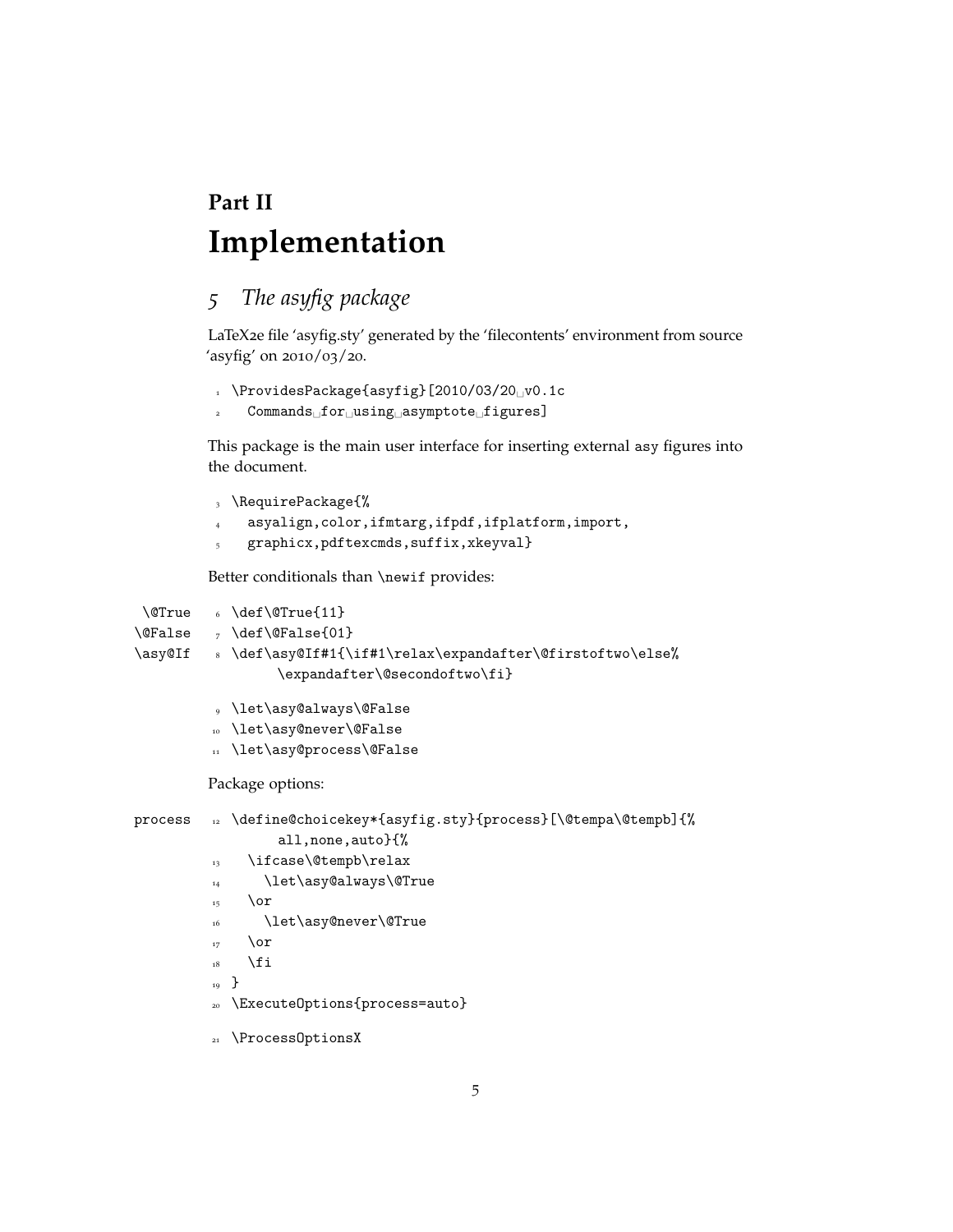```
5.1 Auxiliary macros
\asy@splitpath <sub>22</sub> \def\asy@splitpath#1/#2/{%
                  Recursive macro that is used like
                  \asy@splitpath abc/def/ghi.asy/\@nil/
                  It defines \asymp filename \rightarrow ghi.asy and \asymp expacts \rightarrow abc/def/
                  23 \ifx\@nil#2\relax
                  If input is \langleanything\rangle/\langle@nil/ then we've reached the end:
  \asy@filename <sub>24</sub> \def\asy@filename{#1}%
                  25 \else
                  Otherwise we're in the middle of the slash-separated list; build up \asy@path,
                  and iterate:
                  26 \edef\asy@path{\asy@path#1/}%
                  27 \def\@tempa{\asy@splitpath#2/}%
                  28 \expandafter\@tempa
                  29 \fi
                  30 }
       \asypath \newcommand{\asypath[1]{\def\asypath}[1]\asy@pathprefix <sub>32</sub> \asypath{}
  \asy@asyfile <sub>33</sub> \def\asy@asyfile{\asy@pathprefix\asy@path\asy@filename.asy}
  \asy@texfile <sub>34</sub> \def\asy@texfile{\asy@pathprefix\asy@path\asy@filename%
                           \string .tex}
    \asy@cmdsep _35 \def\asy@cmdsep{\ifwindows_\string& \else; \fi}
                  5.2 The main macro
        \text{asyfig} \quad \text{newcommand}\asyfig[1]}\37 \let\asy@path\@empty
                  38 \asy@splitpath #1/\@nil/%
                   39 \IfFileExists{\asy@asyfile}{%
                  40 \asy@If\asy@process{}{%
                  41 \asy@If\asy@always{%
                  42 \let\asy@process\@True
                  _{43} } {%
                  44 \IfFileExists{\asy@texfile}{%
```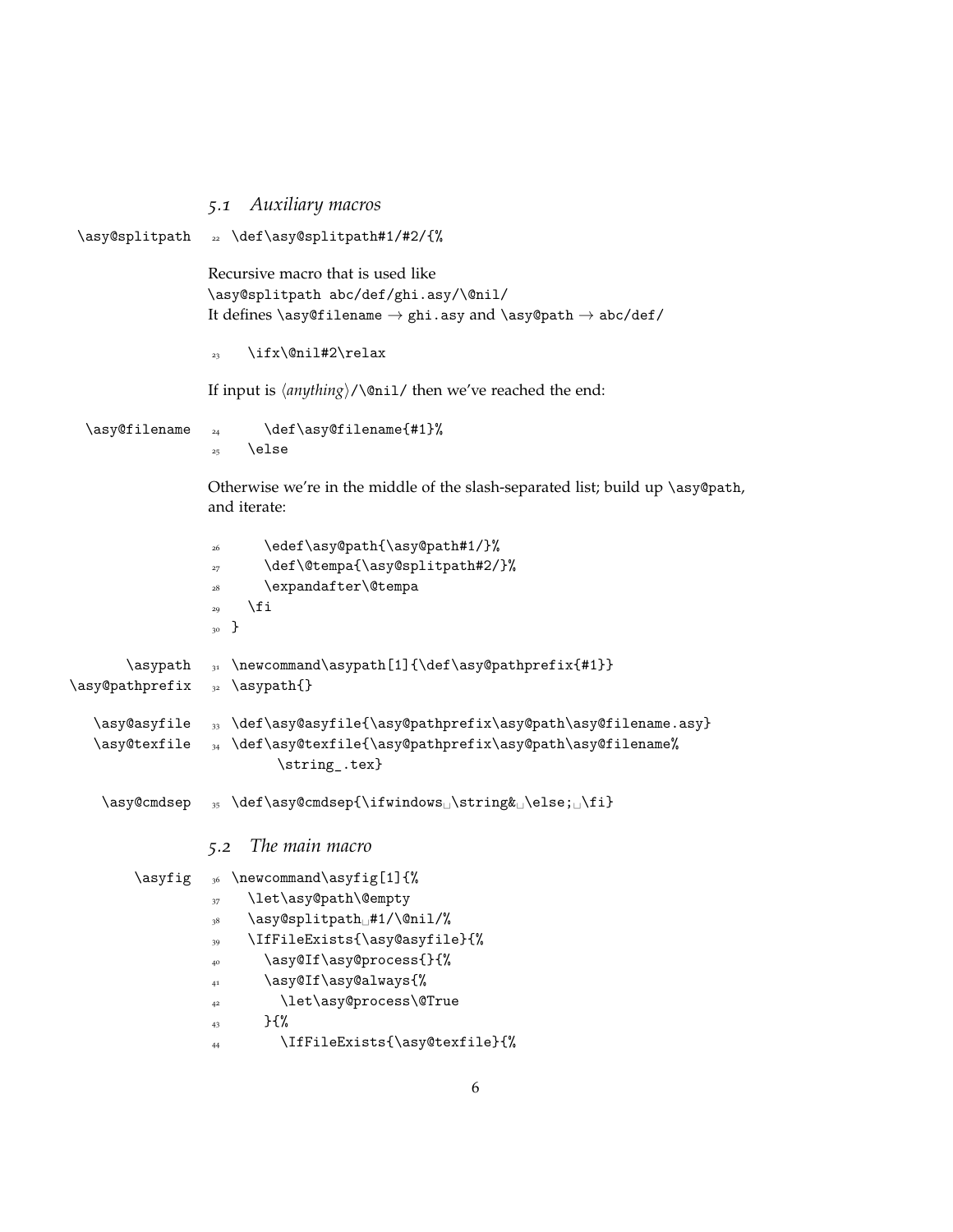$^{45}$   $\hspace{1em}\text{\\asy@If}\asymp\text{?}$ 

compare file dates to see if we want to reprocess:

| 46 | \ifnum\pdf@strcmp{\pdf@filemoddate{\asy@texfile}}                                                                                                           |
|----|-------------------------------------------------------------------------------------------------------------------------------------------------------------|
| 47 | ${\ph{b}d}f$ Cfilemoddate ${\asy}file{\b}$                                                                                                                  |
|    | \z@                                                                                                                                                         |
| 48 | \let\asy@process\@True                                                                                                                                      |
| 49 | \fi                                                                                                                                                         |
| 50 | }%                                                                                                                                                          |
| 51 | }{% if the .tex file doesn't exist, either give an error or process the                                                                                     |
|    | .asy file:                                                                                                                                                  |
| 52 | \asy@If\asy@never{%                                                                                                                                         |
| 53 | \PackageError{asyfig}{%                                                                                                                                     |
| 54 | ^^J\space\space\space\space                                                                                                                                 |
| 55 | "\asy@pathprefix\asy@path\asy@filename.asy"                                                                                                                 |
|    | requires <sub>DProcessing</sub> %                                                                                                                           |
| 56 | $}$                                                                                                                                                         |
| 57 | $\text{The } \text{ }$ generated $\text{ }$ ile $\text{ }$ that $\text{ }$ is $\text{ }$ required $\text{ }$ to $\text{ }$ insert $\text{ }$ the $\text{ }$ |
|    | $asy_{\sqcup} graphic$ ,                                                                                                                                    |
| 58 | ^^J\space\space\space\space                                                                                                                                 |
| 59 | "\asy@pathprefix\asy@path\asy@filename%                                                                                                                     |
|    | \string_.tex"^^J%                                                                                                                                           |
| 60 | $does_1$ not $_1$ exist.                                                                                                                                    |
| 61 | $Please \cup process \cup the \cup assy \cup figure \cup manually \cup or \cup$                                                                             |
|    | de-activate_the^^J%                                                                                                                                         |
| 62 | [process=none] package option.                                                                                                                              |
| 63 | }%                                                                                                                                                          |
| 64 | 35%                                                                                                                                                         |
| 65 | \let\asy@process\@True                                                                                                                                      |
| 66 | ł                                                                                                                                                           |
| 67 | }%                                                                                                                                                          |
| 68 | }}%                                                                                                                                                         |
| 69 | \asy@If\asy@process{%                                                                                                                                       |
| 70 | \edef\@tempa{\asy@pathprefix\asy@path}%                                                                                                                     |
| 71 | \pdf@system{%                                                                                                                                               |
| 72 | $echo_{\Box}$ "^^J====== $\Box$ ASY $\Box$ PROCESS $\Box$ =====^^J"                                                                                         |
| 73 | \asy@cmdsep                                                                                                                                                 |
| 74 | \ifx\@tempa\@empty\else                                                                                                                                     |
| 75 | cd <sub>1</sub> \@tempa                                                                                                                                     |
| 76 | \asy@cmdsep                                                                                                                                                 |
| 77 | \fi                                                                                                                                                         |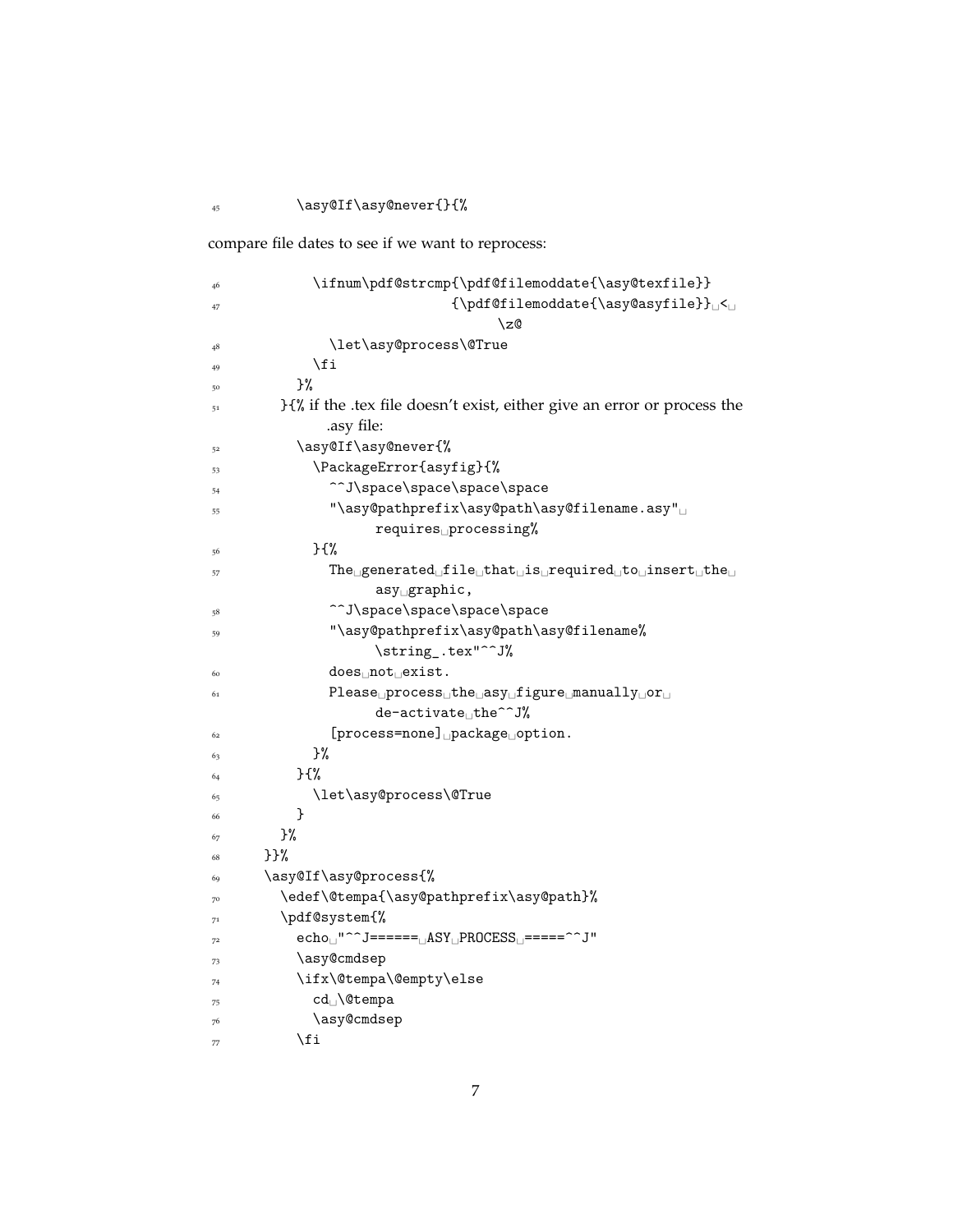```
\gamma<sup>8</sup> \ifpdf<sub>\left</sub> pdf\fi<sub>\l</sub>latex
\frac{79}{79} -shell-escape
80 -interaction=batchmode
81 -jobname=\asy@filename-comp
82 \unexpanded{%
83 "\RequirePackage{asyprocess}\ProcessAsy
84 \documentclass{article}
85 \begin{document}\ShowAsy
86 \end{document}"
87 \t} }%
88 \asy@cmdsep
89 echo1^{\circ}<sup>" \sim</sup>J==== \DeltaASY \DeltaEND PROCESS 1^{\circ} ===\sim \sim J"
90 \t\frac{1}{2}91 }{}%
92 \import{\asy@pathprefix\asy@path}{\asy@filename%
            \string_.tex}%
93 } {%
94 \PackageWarning{asyfig}{%
95 <sup>^</sup>J\space\space
\frac{96}{96} "\asy@pathprefix\asy@path\asy@filename.asy"
not
              found.^^J%
97 This warning occurred%
98 }%
99 }%
100 \let\asy@process\@False
101 }
```
The starred version of \asyfig processes the graphic always:

```
\asyfig* 102 \WithSuffix\newcommand\asyfig*[1]{%
          103 \begingroup
          104 \let\asy@process\@True
          105 \csname\NoSuffixName\asyfig\endcsname{#1}%
          106 \endgroup
          107 }
          \langle eof \rangle
```
### <span id="page-7-0"></span>*6 The asyalign package*

LaTeX2e file 'asyalign.sty' generated by the 'filecontents' environment from source 'asyfig' on 2010/03/20.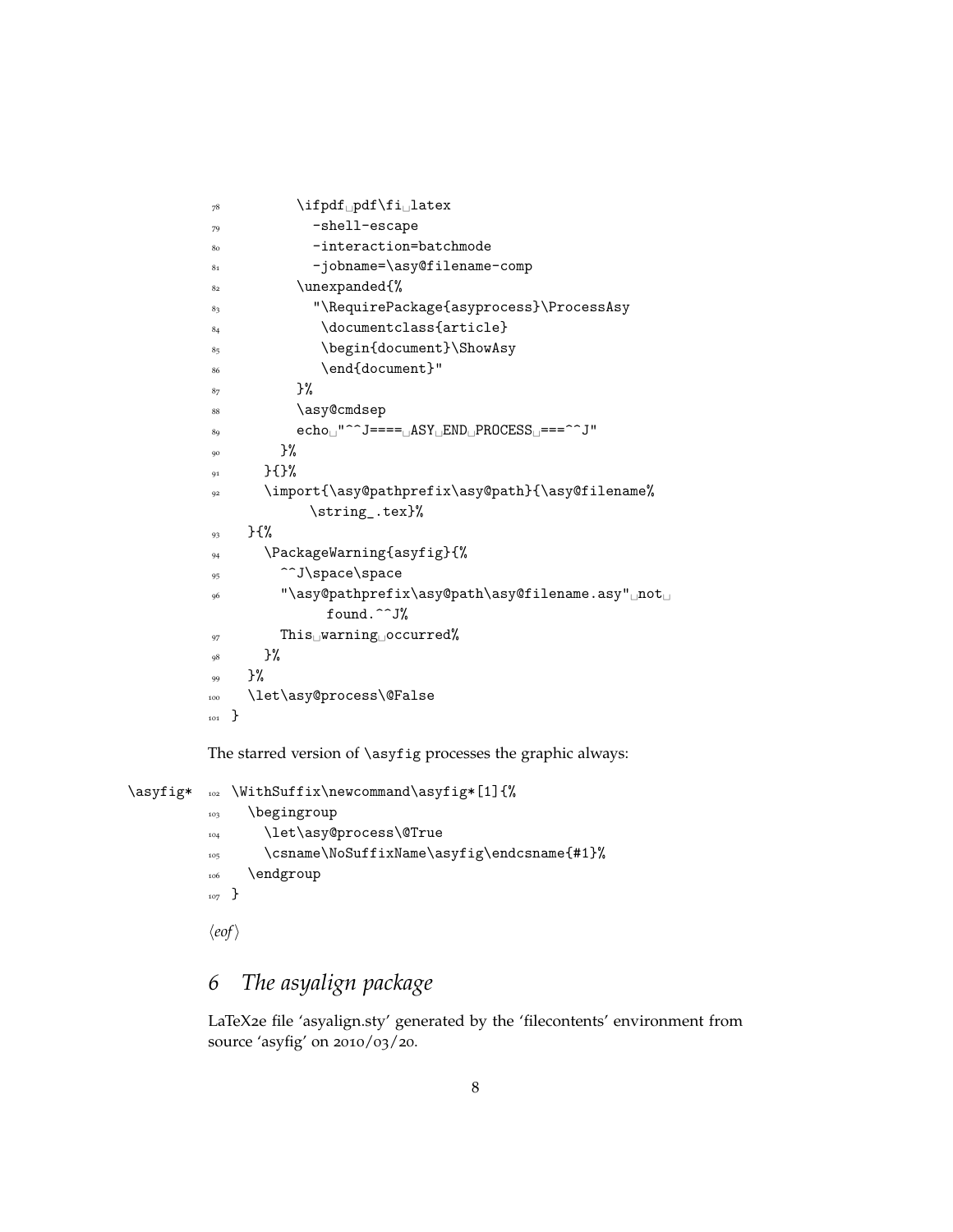\ProvidesPackage{asyalign}

This package provides code for placing Asymptote labels inline in LATEX documents. It is adapted from code that is usually included within Aymptote's *(filename)* \_ .pre file, which provides a LAT<sub>E</sub>X preamble for asy processing; this preamble is skipped with the asyfig package since all figures inherit the preamble from that of the main document.

\RequirePackage{ifpdf}

| \ASYbox          | \newbox\ASYbox<br>$\overline{\mathbf{3}}$                                                                                                                                                                                                                                                                                                                                                                                                                                   |
|------------------|-----------------------------------------------------------------------------------------------------------------------------------------------------------------------------------------------------------------------------------------------------------------------------------------------------------------------------------------------------------------------------------------------------------------------------------------------------------------------------|
| <b>\ASYdimen</b> | \newdimen\ASYdimen<br>$\overline{A}$                                                                                                                                                                                                                                                                                                                                                                                                                                        |
| <b>\ASYbase</b>  | \long\def\ASYbase#1#2{%<br>$\overline{5}$<br><b>\leaveymode</b><br>6<br>\setbox\ASYbox\hbox{#1}%<br>$\overline{7}$<br>\ASYdimen=\ht\ASYbox<br>8<br>\setbox\ASYbox\hbox{#2}%<br>9<br>\lower\ASYdimen\box\ASYbox<br>10<br>}<br>$\mathbf{11}$<br>\ifpdf<br>12                                                                                                                                                                                                                  |
| \ASYaligned      | \long\def\ASYaligned(#1,#2)(#3,#4)#5#6#7{%<br>13<br><i><b>\leavevmode</b></i><br>14<br>\setbox\ASYbox\hbox{#7}%<br>15<br>\setbox\ASYbox\hbox{%<br>16<br>\ASYdimen\ht\ASYbox<br>17<br>\advance\ASYdimen\dp\ASYbox<br>18<br>\kern#3\wd\ASYbox<br>19<br>\raise#4\ASYdimen<br>20<br>\box\ASYbox<br>21<br>}%<br>22<br>\put(#1,#2){%<br>23<br>#5\wd\ASYbox <sub>u</sub> 0pt\dp\ASYbox <sub>u</sub> 0pt\ht\ASYbox <sub>u</sub> 0pt\box%<br>24<br>\ASYbox#6%<br>}‰<br>25<br>}<br>26 |
| \ASYalignT       | \long\def\ASYalignT(#1,#2)(#3,#4)#5#6{%<br>27<br>\ASYaligned(#1,#2)(#3,#4){%<br>28<br>$\simeq$ \special{pdf:q_#5_0_0_cm}%<br>29                                                                                                                                                                                                                                                                                                                                             |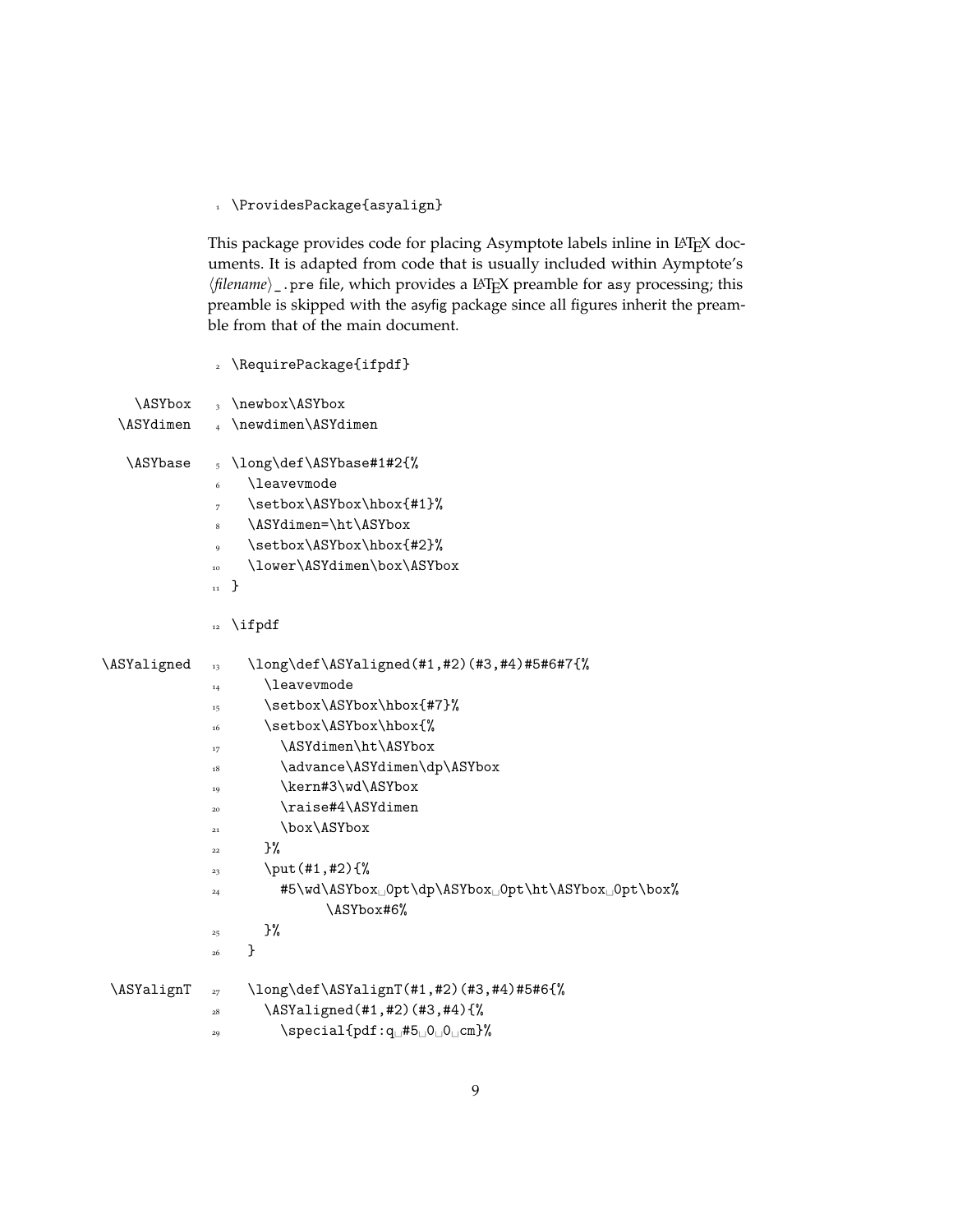|             | $}$<br>30                                                                                                 |
|-------------|-----------------------------------------------------------------------------------------------------------|
|             | \special{pdf:Q}%<br>31                                                                                    |
|             | $}$ {#6}%<br>$3^2$                                                                                        |
|             | }<br>33                                                                                                   |
| \ASYalign   | \long\def\ASYalign(#1,#2)(#3,#4)#5{%<br>34                                                                |
|             | \ASYaligned(#1,#2)(#3,#4){}{}{#5}}                                                                        |
|             | \let\ASYraw\@firstofone<br>35                                                                             |
|             | \else<br>36                                                                                               |
| \ASYaligned | \long\def\ASYaligned(#1,#2)(#3,#4)#5#6#7{%<br>37                                                          |
|             | \leavevmode<br>38                                                                                         |
|             | \setbox\ASYbox\hbox{#7}%<br>39                                                                            |
|             | \setbox\ASYbox\hbox{%<br>40                                                                               |
|             | \ASYdimen\ht\ASYbox%<br>41                                                                                |
|             | \advance\ASYdimen\dp\ASYbox<br>42                                                                         |
|             | \kern#3\wd\ASYbox<br>43                                                                                   |
|             | \raise#4\ASYdimen<br>44                                                                                   |
|             | \box\ASYbox<br>45                                                                                         |
|             | $\frac{1}{2}$<br>46                                                                                       |
|             | \put(#1,#2){#5\wd\ASYbox <sub>10</sub> pt\dp\ASYbox <sub>10</sub> pt\ht\ASYbox <sub>10</sub> pt%<br>47    |
|             | \box\ASYbox#6}%                                                                                           |
|             | }<br>48                                                                                                   |
| \ASYalignT  | \long\def\ASYalignT(#1,#2)(#3,#4)#5#6{%<br>49                                                             |
|             | \ASYaligned(#1,#2)(#3,#4){%<br>50                                                                         |
|             | \special{%<br>51                                                                                          |
|             | ps:gsavedcurrentpointdcurrentpointdtranslate<br>52                                                        |
|             | $[#5\text{C}0\text{C}0]$ $\text{Concat}$ $\text{neg\_exch}$ $\text{neg\_exch}$ $\text{translate}\%$<br>53 |
|             | $\frac{1}{2}$<br>54                                                                                       |
|             | $}$<br>55                                                                                                 |
|             | $\verb \special{ps:currentpoint_grestore_move s\rangle $<br>56                                            |
|             | $}$ {#6}%<br>57                                                                                           |
|             | }<br>58                                                                                                   |
| \ASYalign   | \long\def\ASYalign(#1,#2)(#3,#4)#5{%<br>59                                                                |
|             | \ASYaligned(#1,#2)(#3,#4){}{}{#5}}                                                                        |
| \ASYraw     | \def\ASYraw#1{%<br>60                                                                                     |
|             | 61                                                                                                        |
|             | $100$ <sup>12</sup> <sup>div</sup> <sup>-100</sup> <sup>12</sup> <sup>div</sup> <sub>-</sub> scale<br>62  |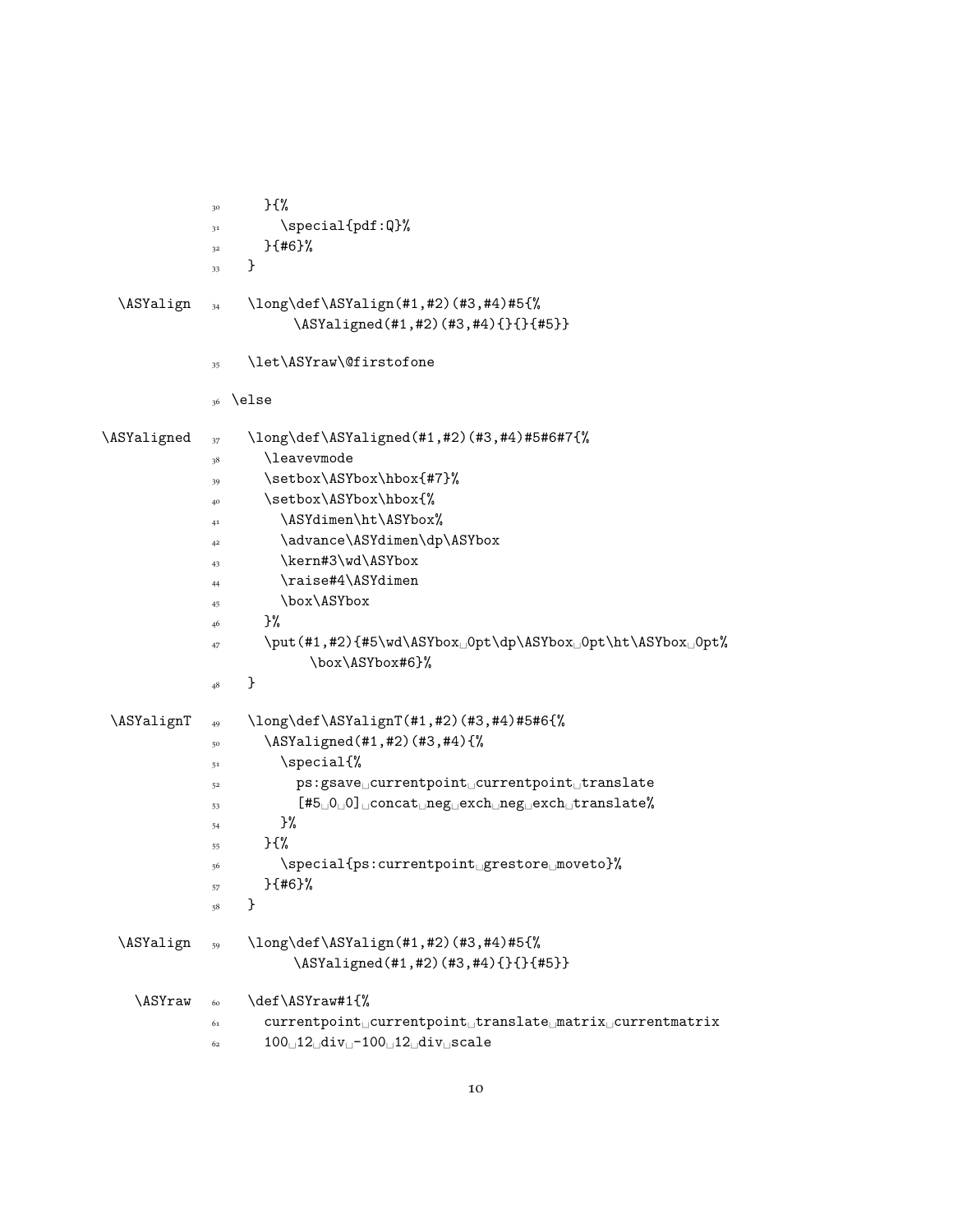```
63 #1
64 setmatrix neg_{\perp}exch neg exch translate%
65 }
66 \fi
\langle eof \rangle
```
## <span id="page-10-0"></span>*7 The asyprocess package*

LaTeX2e file 'asyprocess.sty' generated by the 'filecontents' environment from source 'asyfig' on 2010/03/20.

```
1 \ProvidesPackage{asyprocess}
                   2 \nofiles
                   3 \RequirePackage{%
                           ifmtarg,ifpdf,catchfile,ifplatform,color,graphicx}
                   4 \RequirePackage[active,tightpage]{preview}
    \@par@macro 5 \def\@par@macro{\par}
    \asy@status 6 \def\asy@status{asyprocess-statusfile.txt}
                   7 \edef\@tempa{\detokenize{-comp}}
\asy@strip@comp & \@temptokena{\def\asy@strip@comp#1}
                   9 \expandafter\the\expandafter\@temptokena\@tempa#2\@nil{%
                  10 \@ifmtarg{#2}{%
                  11 \errorstopmode
                  12 \PackageError{asyprocess}{%
                  13 The \string\jobname\space of this compilation must end
                                 \text{with}<sup>'</sup>-comp'%
                  _{14} } {%
                  15 You must set the \mathrm{cmd}\ jobname \mathrm{d} with the equivalent
                                 of^^J\space\space
                  _{16} pdflatex<sub>1</sub>-jobname=XYZ-comp<sub>1</sub>...%
                  <sup>17</sup> }
                  18 }{}%
                       \edef\asy@compname{#1}}
                     \expandafter\expandafter\expandafter
                       \asy@strip@comp\expandafter\jobname\@tempa\@nil
                  22 \newcommand\ProcessAsy{%
```